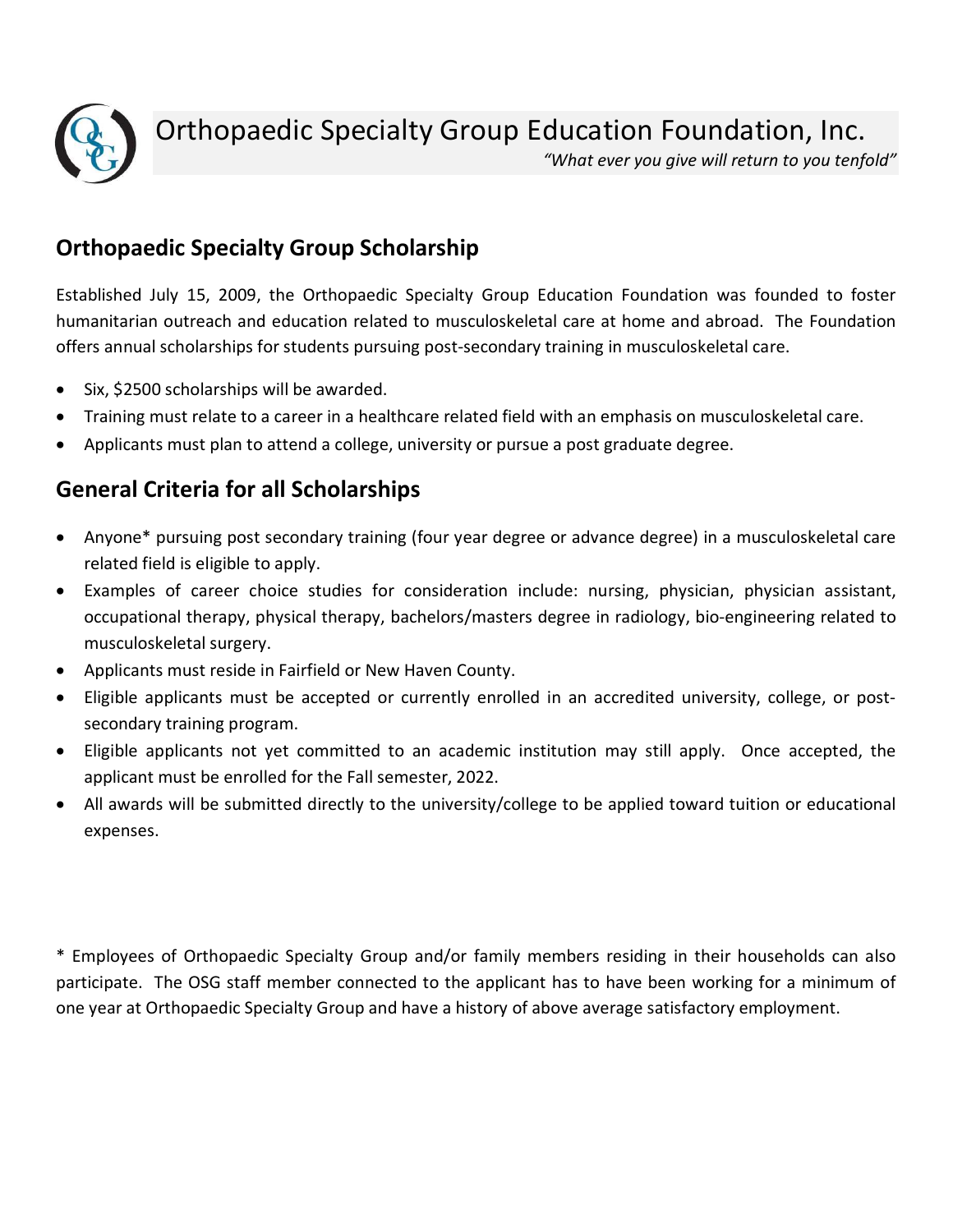## **Orthopaedic Specialty Group Education Foundation Educational Scholarship**

Scholarships are available to all students and allied health professionals interested in furthering their education in musculoskeletal care. Students must be a senior in high school, applying to, accepted to or enrolled in an accredited university, college, or post-secondary training program. All employees of Orthopaedic Specialty Group and family members residing in their households are also eligible candidates for consideration.

The financial award will be contingent upon enrollment to an accredited program. Past recipients of the scholarship may not re-apply. Students must have a GPA of 3.0 or greater to be considered for an award. Applicants must be a permanent Resident of the United States or a U. S. Citizen. The Orthopaedic Specialty Group Foundation's decisions are final.

### **Deadline for applications:**

Scholarship application packages are due in the office by 5 p.m., Tuesday, April 26, 2022. Applications must be submitted to:

> Scholarship Committee **Attn: Kathleen Monaco**  Orthopaedic Specialty Group 305 Black Rock Turnpike Fairfield, CT 06825

### **Award Announcement:**

Thursday, May 26, 2022

### **SCHOLARSHIP APPLICATION CHECKLIST**

Incomplete applications will not be considered. As a benefit to help you fully complete your application, please utilize the following checklist. In judging the applicants, a similar checklist will be utilized to determine if the necessary information has been submitted and the application is deemed complete.

- o Personal Information completed
- o Education Information completed
- $\circ$  Other Educational Information (to be included separate from application)
	- o Educational transcript or diploma for high school (official copy preferred)
	- o College transcript if applicable (official copy preferred)
	- o Degree or educational program information
	- o Proof of acceptance or enrollment to an accredited institution of higher education
- o References listed
- o Essay on educational and career goals
- o Copy of your Resume
- o Signed Application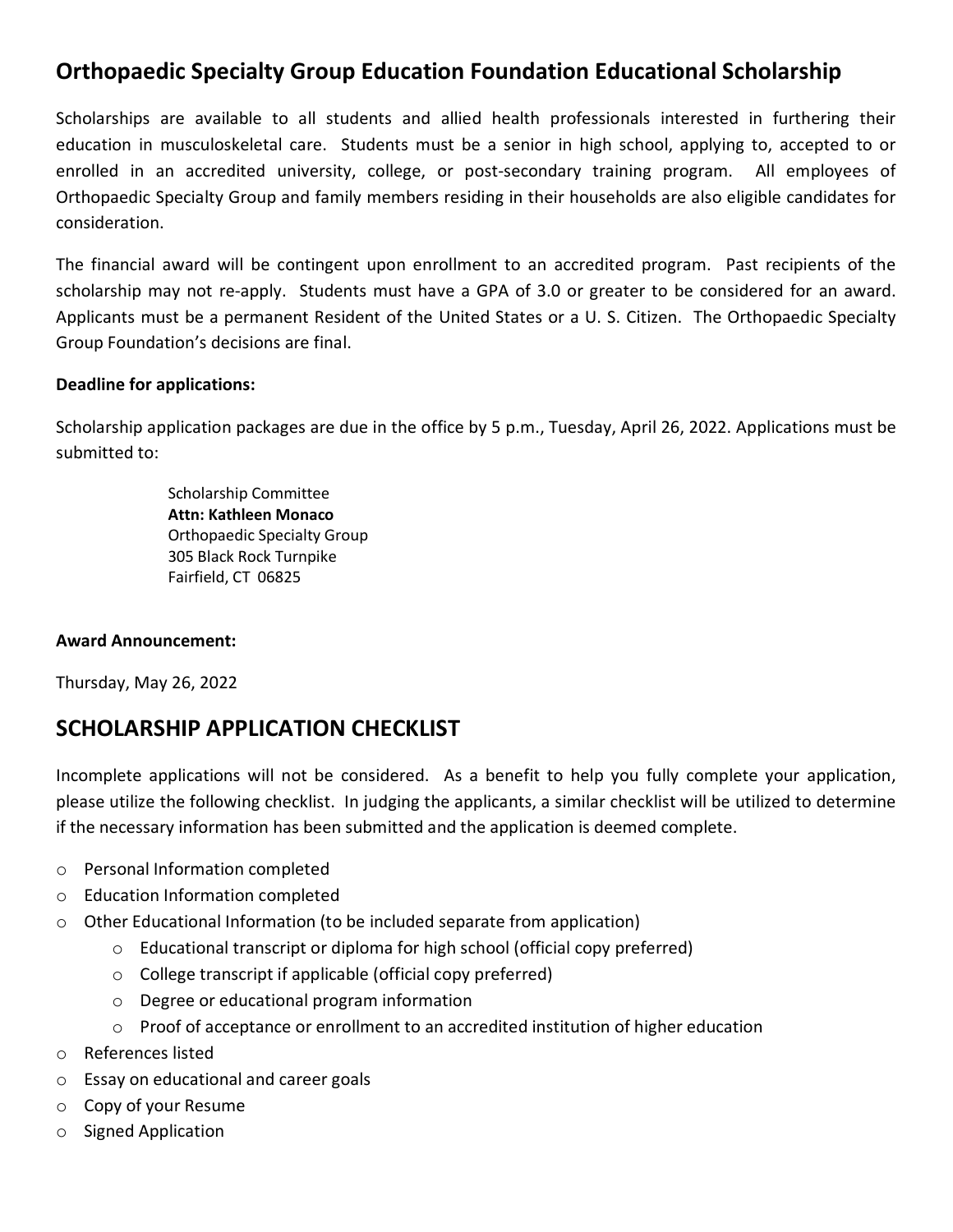

Orthopaedic Specialty Group Education Foundation, Inc.

*"What ever you give will return to you tenfold"* 

| PERSONAL INFORMATION                                                                                                                                            |  |  |
|-----------------------------------------------------------------------------------------------------------------------------------------------------------------|--|--|
|                                                                                                                                                                 |  |  |
|                                                                                                                                                                 |  |  |
|                                                                                                                                                                 |  |  |
|                                                                                                                                                                 |  |  |
| What is your relationship to OSG? Please check and fill in details as requested if applicable:                                                                  |  |  |
|                                                                                                                                                                 |  |  |
| EDUCATIONAL INFORMATION                                                                                                                                         |  |  |
|                                                                                                                                                                 |  |  |
| If you are a recent graduate, please provide us with the guidance counselor's name and phone number:                                                            |  |  |
|                                                                                                                                                                 |  |  |
| Are you currently receiving scholarships or grants? $\vert$   YES<br><b>NO</b>                                                                                  |  |  |
|                                                                                                                                                                 |  |  |
|                                                                                                                                                                 |  |  |
|                                                                                                                                                                 |  |  |
| The purpose of this program is for: $\bigcup$ Undergraduate Degree $\bigcup$ Graduate Degree                                                                    |  |  |
| To date, how many credit hours have you completed towards degree or certification: _______________________                                                      |  |  |
| How many hours do you have left to complete your degree or certification: ___________________________________                                                   |  |  |
| Will you be a full or part-time student: $\vert$   Full-time $\vert$   Part-time                                                                                |  |  |
| Anticipated graduation date: ________________________GPA: ______________________                                                                                |  |  |
| If you are currently enrolled in a college or post-secondary training institution, indicate name and telephone<br>number of person to contact for verification: |  |  |

\_\_\_\_\_\_\_\_\_\_\_\_\_\_\_\_\_\_\_\_\_\_\_\_\_\_\_\_\_\_\_\_\_\_\_\_\_\_\_\_\_\_\_\_\_\_ \_\_\_\_\_\_\_\_\_\_\_\_\_\_\_\_\_\_\_\_\_\_\_\_\_\_\_\_\_\_\_\_\_\_\_\_\_\_\_\_\_\_